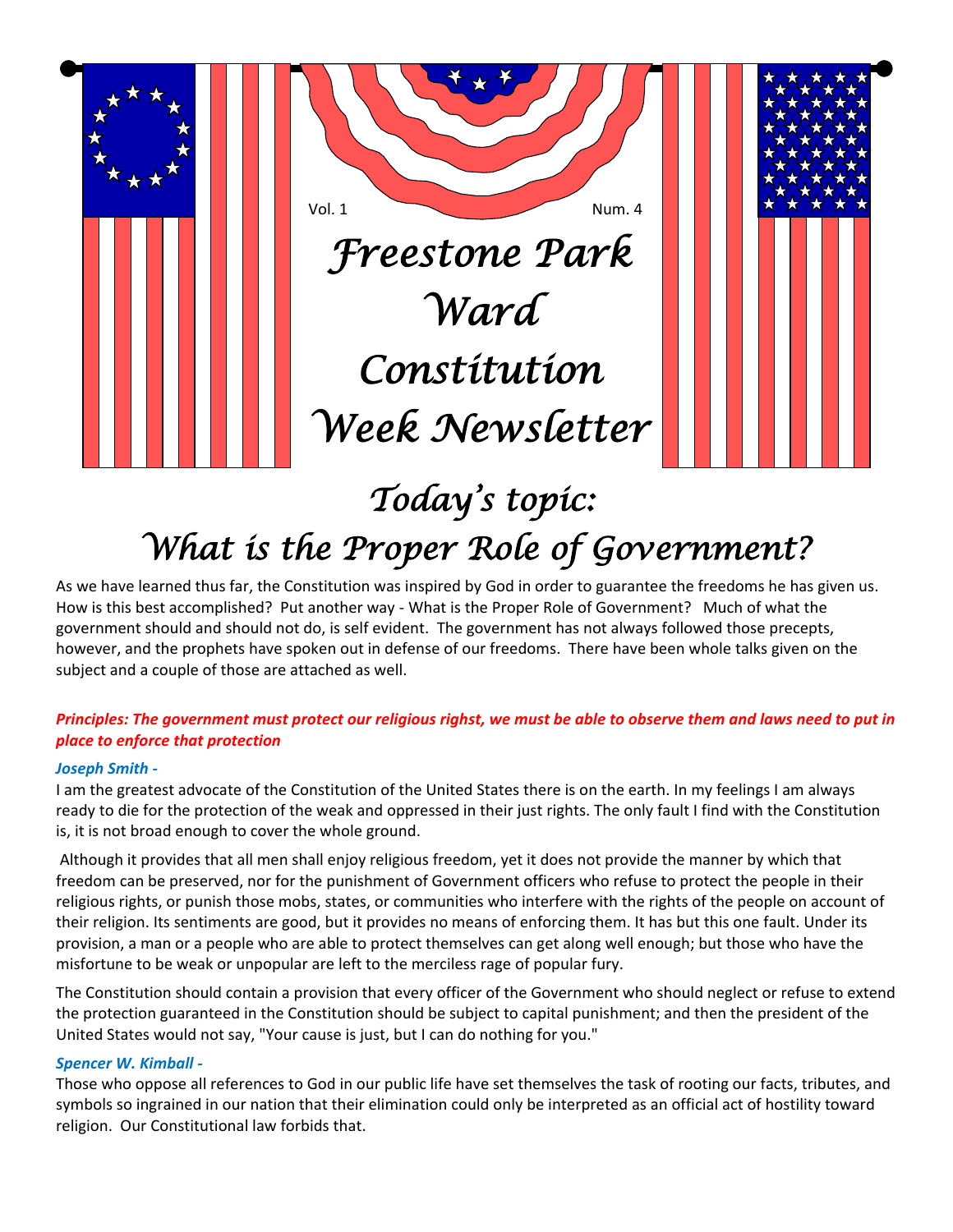#### *Wilford Woodruff -*

A great deal has been said about the form of government, and the constitution under which we live. They have been the praise of all Americans, and perhaps of people living in other portions of the earth. We consider that we have been blessed as a nation in possessing the freedom and privileges guaranteed by the Constitution of the United States. They have been a rich legacy from our fathers. We consider our form of government superior to any other on the earth. It guarantees to us "life, liberty and the pursuit of happiness." And while the inhabitants of many other governments have been tyrannically bound up, and their minds controlled in certain channels, and they have been deprived of the right of liberty of speech and of many other rights valued by freemen, ours has guaranteed unto us all the liberty that can be enjoyed by man. Still, I have many times thought that we, as American Citizens, have not prized the gifts and blessings guaranteed to us by the Constitution of our country. For the last few years, especially, the Constitution at times, has been looked upon as a matter of the smallest consequence. In some respects, however, it has been a blessing to us as a people, and it is to the whole nation, as far as it is carried out. But in order to fully receive its blessings we have to honor its precepts.

I would to God that the rulers of our land—the President of the United States, the Congress of the United States, the Supreme Court of the United States—would learn the responsibility the God of heaven will hold them to in the administration of those glorious principles laid down in the Constitution of the government of this country. The God of heaven will hold this nation, as well as all other nations, responsible for the manner in which these principles are used. If they misuse them, it will be their loss. If they trample the Constitution under foot; if they undertake to deprive any portion of citizens of the rights the Constitution guarantees unto them, they will be held responsible, and will have to pay the bill. When innocent blood is shed, it costs something; and I would to God that our nation could understand the blessings they enjoy. There is no nation on the face of the earth that has the same liberty that is guaranteed to us by the Constitution of our country

I feel to bear my testimony to these things. They are true. God is with this people. And we say to our nation—maintain the Constitution and we are satisfied. Give us the rights of that Constitution and we are satisfied. It is an instrument inspired by the power of God. Our forefathers were inspired when they framed it. Yet it is marvelous to reflect upon some principles that have been laid down—perhaps I ought not to allude to these things, but I am only expressing my own reflections—even by the supreme court of the United States. In effect it has said that we may think as we please, but must not act. I would ask, in the name of the Lord, was that all Thomas Jefferson, and others had in their minds when they framed the clause in reference to religious liberty? What about men acting? If it was only intended that men should think and not act, why not say so in the instrument? Why should it be stated that "Congress shall make no law respecting an establishment of religion, or prohibiting the free *exercise* thereof," [U.S. Constitution Amendment I] if men were not to be allowed to act? Why, in the exercise of their religion, men must act: and it is straining points, it is overstepping the bounds of the Constitution to pass laws taking away the rights and privileges of any people because of their religion—because they happen to differ from their neighbors. Where will such a course land our government? I will tell you what it will do. It will rend the government in twain like unto a potter's vessel. It will lay the nation in the dust. It will overthrow the government. When they get through with the Mormons there will be somebody else to deal with. The Constitution is good enough for anybody. It is good enough for the Latter-day Saints. We have no principles but what are in accord with the Constitution of the United States and the laws of God. We are perfectly willing to trust ourselves and our interests in the hands of God, and to leave our nation in His hands also; for God will judge our nation; He will judge us; He will judge all the children of men and He will judge righteous judgment. What men sow they will reap. What measure they mete, it shall be measured to them again.

I pray God to bless this nation. I pray God to give our legislators wisdom, that they may maintain the Constitutional principles of the government, the only government on the face of God's earth where the Lord could have established His Church and Kingdom.

#### *Principle: The government must protect our Economic Freedom*

#### *Ezra Taft Benson -*

Our Constitution and Bill of Rights guarantee to all our people the greatest freedom ever enjoyed by the public of any great nation. This system guarantees freedom of individual enterprise, freedom to own property, freedom to start one's own business and to operate it according to one's own judgment so long as the enterprise is honorable. The individual